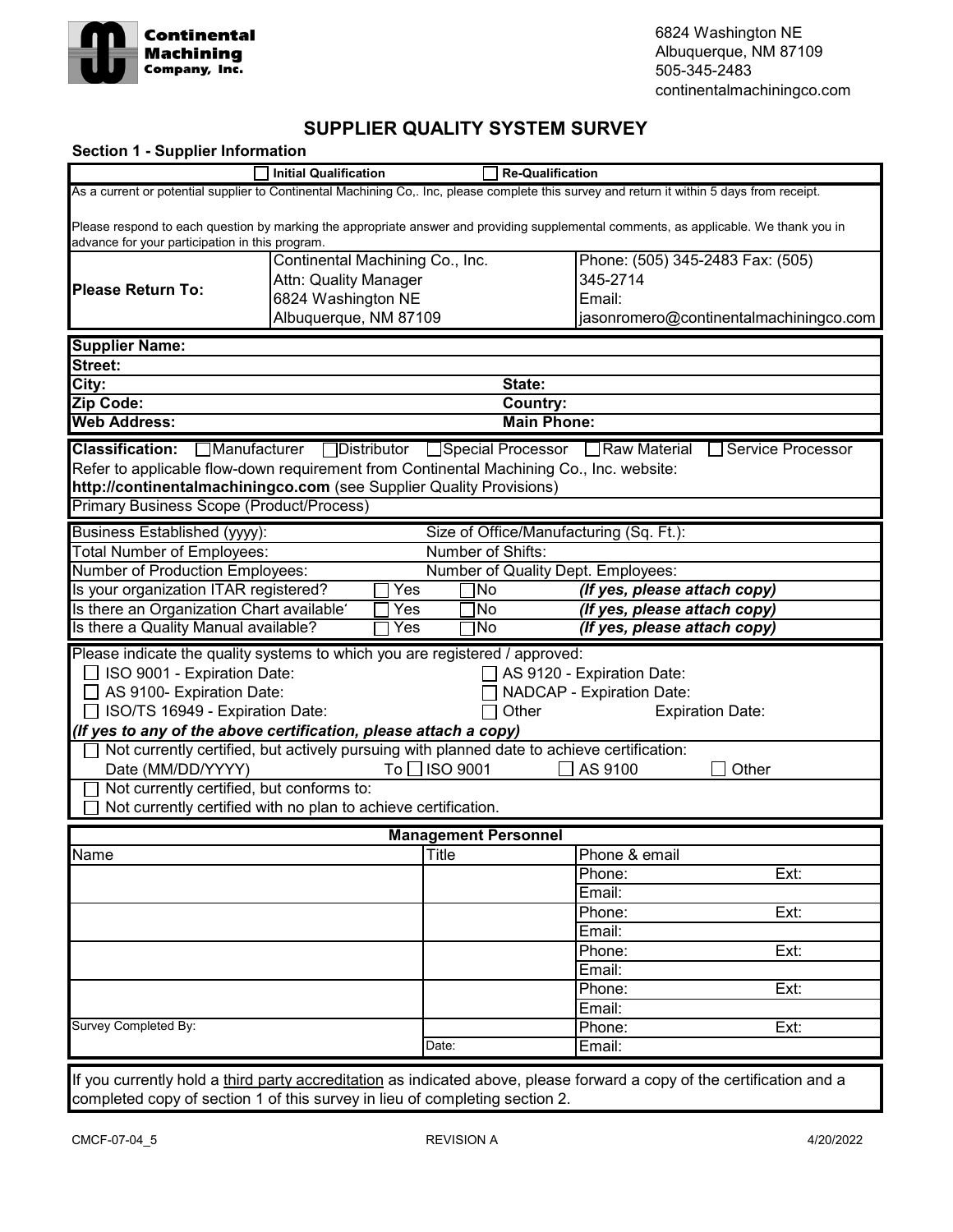

6824 Washington NE Albuquerque, NM 87109 505-345-2483 continentalmachiningco.com

## **SUPPLIER QUALITY SYSTEM SURVEY**

## **Section 2 - Supplier Responses**

| I.<br><b>QUALITY SYSTEM</b><br>Yes |                                                                                                                                                   |  | <b>No</b> | N/A |
|------------------------------------|---------------------------------------------------------------------------------------------------------------------------------------------------|--|-----------|-----|
|                                    | Do you have a written, management approved Quality Manual?                                                                                        |  |           |     |
| $\overline{2}$                     | Are contracts reviewed for any quality requirements prior to work being                                                                           |  |           |     |
|                                    | performed?                                                                                                                                        |  |           |     |
| 3                                  | Is the quality system documentation periodically reviewed, updated, and                                                                           |  |           |     |
|                                    | approved by management?                                                                                                                           |  |           |     |
| 4<br>5                             | Is there a procedure or process to stop the shipment of known nonconforming                                                                       |  |           |     |
|                                    | material?                                                                                                                                         |  |           |     |
|                                    | Does you quality system require that internal audits be performed at                                                                              |  |           |     |
|                                    | established intervals?                                                                                                                            |  |           |     |
|                                    | <b>II. RECEIVING CONTROL</b>                                                                                                                      |  |           |     |
| 1                                  | Does your receiving department utilize a receiving log?                                                                                           |  |           |     |
| $\overline{2}$                     | Is your raw stock properly identified at receiving?                                                                                               |  |           |     |
| 3                                  | Does your system preclude the use of materials received which are either                                                                          |  |           |     |
|                                    | discrepant or have not been inspected?                                                                                                            |  |           |     |
|                                    | When products / materials are accepted on a certificate of conformance / test                                                                     |  |           |     |
| 4                                  | reports, do you perform periodic audits of the reports / certifications to the                                                                    |  |           |     |
|                                    | established standards?                                                                                                                            |  |           |     |
| 5                                  | Do your receiving procedures adequately address how to handle discrepant                                                                          |  |           |     |
|                                    | material?                                                                                                                                         |  |           |     |
| 6                                  | Do you implement Suspect Counterfeit Identification procedures?                                                                                   |  |           |     |
|                                    | III. MATERIAL HANDLING and STORAGE                                                                                                                |  |           |     |
| $\mathbf{1}$                       | Are limited shelf life items controlled, properly maintained and labeled as                                                                       |  |           |     |
|                                    | required?<br>Do you have controls in place to properly segregate customer material and to                                                         |  |           |     |
| $\overline{2}$                     | ensure its use in the intended end item?                                                                                                          |  |           |     |
|                                    | Do you maintain a system for the positive identification of discrepant material?                                                                  |  |           |     |
| 3                                  | By what means? Circle all that apply: Tags / Forms / Stamps / Other:                                                                              |  |           |     |
|                                    | Do you maintain procedures for the safe handling, storage, and packaging of                                                                       |  |           |     |
| 4                                  |                                                                                                                                                   |  |           |     |
|                                    | the product processed at your facility?<br><b>IV. CALIBRATION SYSTEM</b>                                                                          |  |           |     |
|                                    | Does your company have written procedures for the control and calibration of                                                                      |  |           |     |
| $\mathbf 1$                        |                                                                                                                                                   |  |           |     |
|                                    | all equipment used for inspection and acceptance purposes?                                                                                        |  |           |     |
| 2                                  | Does your calibration system meet the requirements of ISO9001?                                                                                    |  |           |     |
| 3<br>4                             | Is all inspection equipment labeled as to their calibration status?                                                                               |  |           |     |
|                                    | Does the status include date calibrated, date due, and calibrated by?<br>Does your system provide for a mandatory recall of calibrated equipment? |  |           |     |
| 5                                  | Are certifications on file reflecting standards calibration status that is traceable                                                              |  |           |     |
| 6                                  | to NIST?                                                                                                                                          |  |           |     |
| 7                                  | Is new or reworked equipment calibrated prior to use?                                                                                             |  |           |     |
|                                    | If used for acceptance, are employee owned tools / gauges subject to the same                                                                     |  |           |     |
| 8                                  | controls as company owned equipment?                                                                                                              |  |           |     |
|                                    |                                                                                                                                                   |  |           |     |